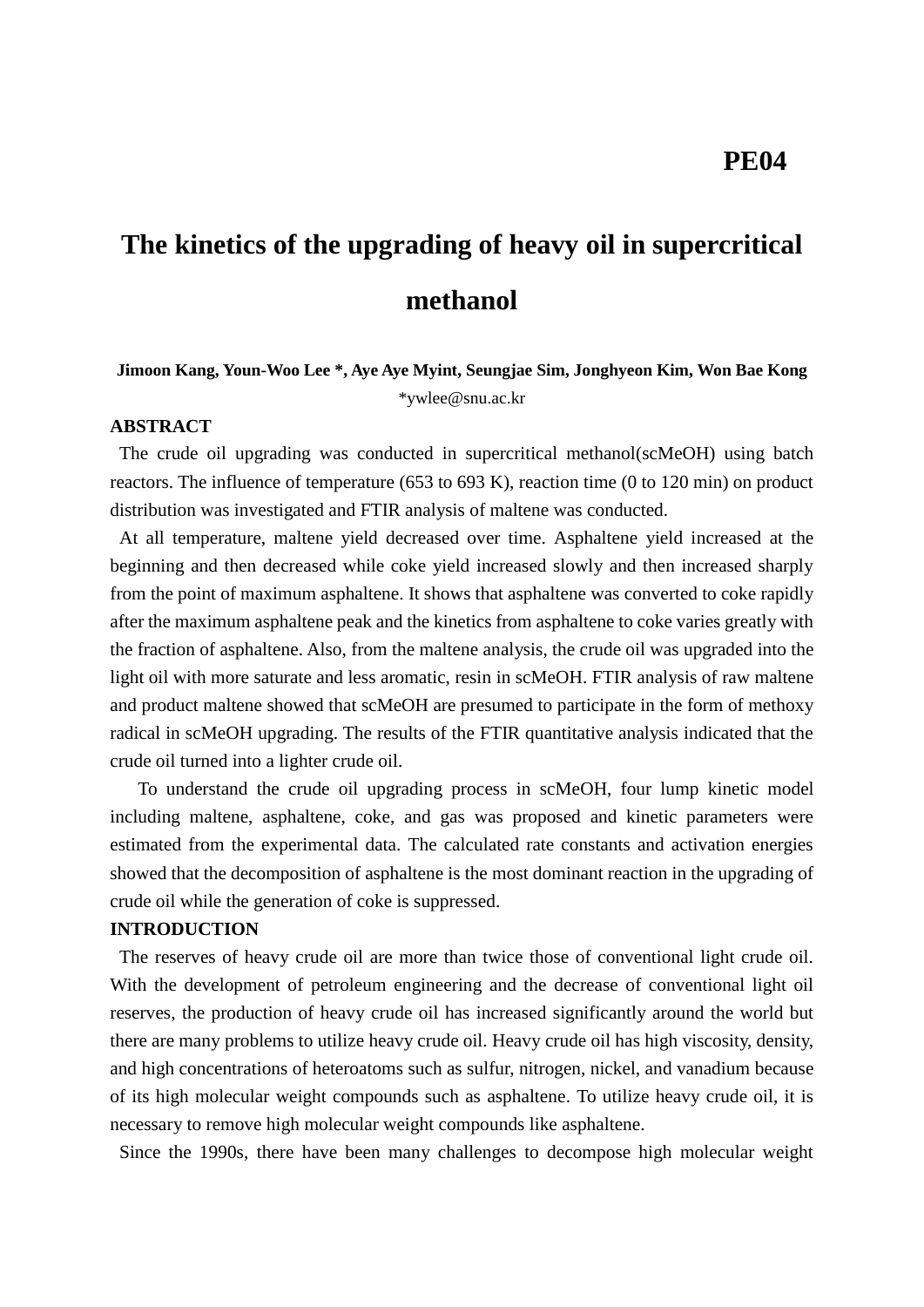compounds using supercritical water (SCW, Tc= 647.5 k, Pc=22.05 MPa). SCW has high diffusivity with favorable transport properties and low polarity dissolving the organic compounds. SCW participates in the reaction of decomposing the large molecules as a reaction medium, solvent, reactant or even catalyst.

Recently, there are many studies to upgrade the crude oil or its components in the supercritical fluid. SCW is promising reaction solvent for the upgrading of crude oil. It has been found that the amount of light components increased while the amount of heavy components decreased in SCW upgrading, proposing that upgrading is dominated by free radical reaction based on thermal cracking. Also, there have been several studies on the upgrading of crude oil using scMeOH, which show that scMeOH is much more effective in reducing heavy components and increasing light components than SCW.

In this study, scMeOH was used as a solvent to upgrade the crude oil. The effect of the reaction variables including the reaction temperature and time on the upgrading of the crude oil was evaluated by measuring the product distribution. And the structure change of product was investigated using FTIR. Also, four lump kinetic model using maltene, asphaltene, coke, and gas was proposed and estimated from the experimental data.

#### **MATERIALS AND METHODS**

The experiments were carried out using custom-built batch reactors in the molten salt bath with an electric shaker. The reactor was made of SUS316 steel with the volume of 22 mL. The molten bath was composed of NaNO<sub>3</sub>/KNO<sub>3</sub>/Ca(NO<sub>3</sub>)<sub>2</sub> in a ratio of 46:24:30.

The reactor was loaded with 3.3g crude oil and 3.3g methanol (oil:solvent = 1:1, w/w). Afterward, the sealed reactor was immersed in the molten salt bath at pre-set designed reaction temperature while constantly shaking. After the reaction, the reactor was removed from the molten salt bath and quickly quenched to the room temperature by immersing in a cold water bath. The designed reaction temperatures and retention time were 653, 673, 693 K, and 5, 15, 30, 60, 120 min, respectively. The density of solvent was kept at 0.15g/ml for all experiments, and the reaction pressure was in the range of 31.8–38.4 MPa. At each temperature and time, it experimented twice for reproducibility.

The processed products were fractionated into five components such as saturate, aromatic, resin, asphaltene: SARA, and coke as described in Figure 01.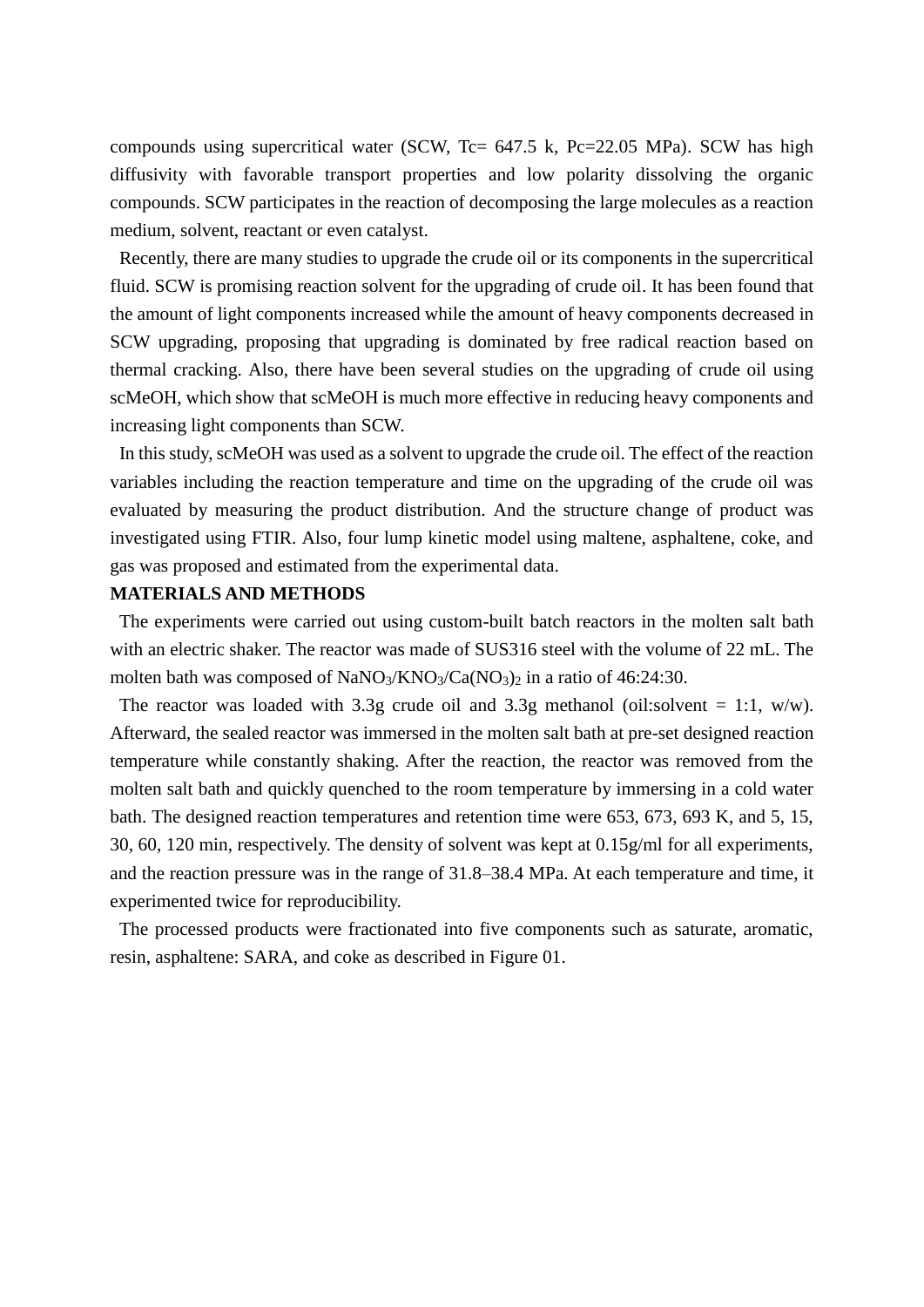

**Figure 01. SARA and coke fractionation procedure for raw and the products**

The FTIR analysis of maltene was analyzed in a Nicolet 6700 model in the resolution of 8 cm-<sup>1</sup> and 32 scans in the wavelength range of 4000-650 cm<sup>-1</sup>. The determination of peak intensities with deconvolution and calculation of integrated area were performed using the Omnic software from Nicolet.

### **RESULTS**

The product distribution of crude oil upgraded in scMeOH are listed in Figure 1. The experiments were carried out at the temperature of 653, 673, 693 K with the reaction time of 5, 15, 30, 60, 120 min and with an oil-methanol ratio of 1:1.



**Figure 02. Influence of the temperature and time on maltene, asphaltene, coke in the product**

The maltene components of crude oils upgraded in scMeOH were analyzed using SARA fractionation, and the results are listed in Figure 2.



**Figure 03. Maltene analysis of crude oil upgraded in scMeOH at (a) 653K, (b) 673K, (c) 693K.** To understand the upgrading of crude oil in scMeOH, four lump kinetic model including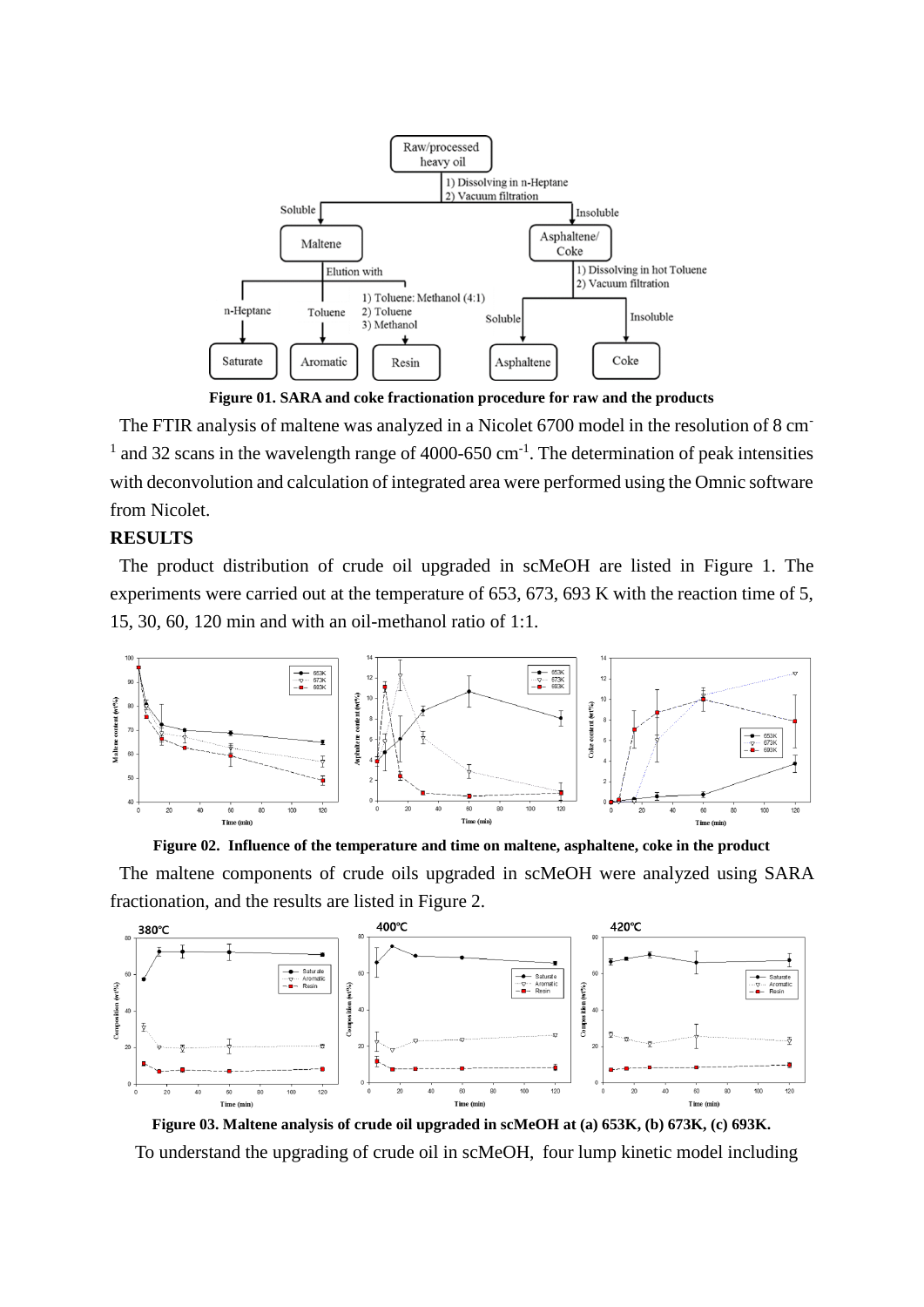maltene, asphaltene, coke, and gas for the crude oil upgrading in supercritical water was suggested. Compared to previous studies in which asphaltene is decomposed into maltene, the reaction model including the reaction pathway from asphaltene to maltene was developed.



**Figure 04. Four lump kinetic model for the upgrading of crude oil in scMeOH**

As many previous studies have shown that decomposition of asphaltene or other transformations between lumps usually follow the first-order kinetics, it is assumed that all the reaction pathways in the kinetic model follow the first order reaction.

From this four lump kinetic model, the rate constants in the kinetic model were calculated by function for the minimization of constrained nonlinear multivariable and fourth order of Runge-Kutta method with global optimization toolbox of Matlab R2016b. The optimal value of the rate constant in the model was determined by solving the nonlinear least-square problems of minimizing the residual sum of squares (RSS) criterion. The rate constants, activation energies, and pre-exponential factors are listed in Table 1.

| $k_{\cdot}$ (min <sup>-1</sup> ) | Temperature (k) |        |        | E(kJ/mol) | $A$ (min    |        |
|----------------------------------|-----------------|--------|--------|-----------|-------------|--------|
|                                  | 653             | 673    | 693    |           |             | $R^2$  |
| $k_{1}$                          | 0.0020          | 0.0113 | 0.0330 | 264.2     | $8.022E+18$ | 0.9862 |
| $k_{2}$                          | 0.0219          | 0.0306 | 0.1084 | 149.5     | $2.943E+10$ | 0.8881 |
| $k_{3}$                          | 0.1295          | 0.5434 | 0.7793 | 169.8     | $1.144E+13$ | 0.9038 |
| $k_{4}$                          | 0.7417          | 3.4475 | 8.2530 | 227.2     | $3.178E+18$ | 0.9804 |

**Table 01 Parameters of the four lump kinetic model for the upgrading of crude oil in scMeOH**

To evaluate the kinetic model presented above, the parity plot for the yield of maltene, asphaltene, coke, and gas was presented in Figure 5.  $\mathbb{R}^2$  was about 0.9349, and it shows that four lump kinetic model for the upgrading of crude oil in scMeOH is reasonable.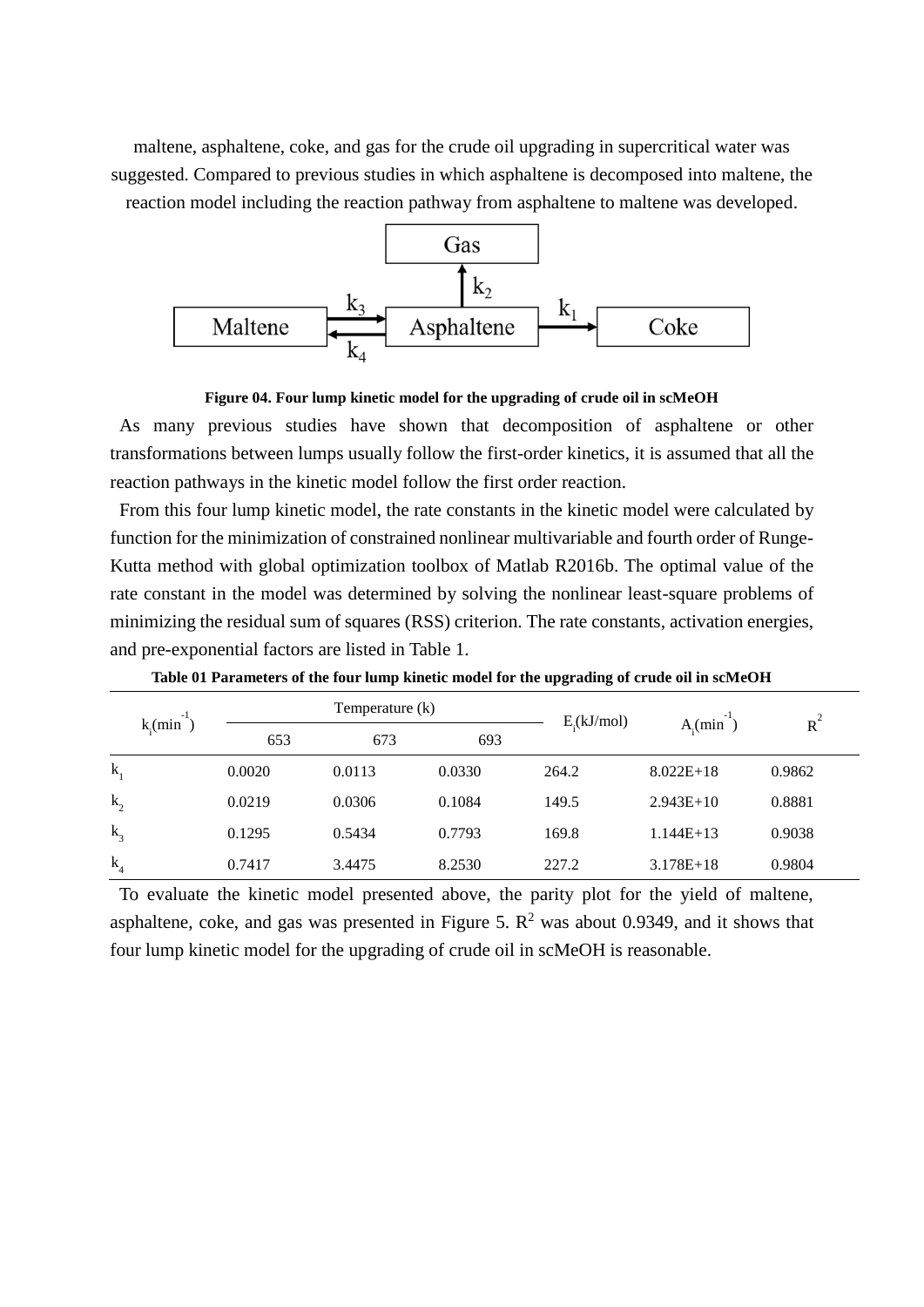

**Figure 05. Parity plot of the product yield predicted by kinetic model versus experimental value** To check the effect of the scMeOH upgrading on the specific functional group, the maltene component of the raw material and the maltene component of the product were compared using FTIR. Among the products, the product reacted at 673 K for 1 hour was selected and analyzed. The FTIR results of the maltene of raw material (Arabian heavy oil) and the maltene of upgraded product are shown in Figure 06.



**Figure 06. FTIR spectrum of raw maltene and product maltene**

Significant differences in the results appeared in the region of  $1000-1100$  cm<sup>-1</sup>. There is a distinct peak in the product maltene, whereas the peak does not appear in the raw maltene. The absorption bands at  $1000-1100$  cm<sup>-1</sup> can be indicated by stretching vibration of C-O-C stretch in ether, C-O stretch in alcohol, carboxylic acid and C-C stretch in ketone. However, there were no apparent peaks of O-H stretching vibration common to alcohol and carboxylic acid or peaks of C=O stretch. It is assumed that C-O-C ether group were generated by the scMeOH upgrading.

For quantitative comparison of major functional groups in crude oil, the integrated area of peaks and the intensities of specific wavelength were investigated. The maltene of crude oil reacted in scMeOH shows lower ratio of R, higher ratio of  $I_1$  and  $I_2$  than the maltene of raw crude oil, which means the shorter side chain of aliphatic substituents and more amount of aliphatic and aromatic groups. It shows that raw crude oil turned into a lighter crude oil in